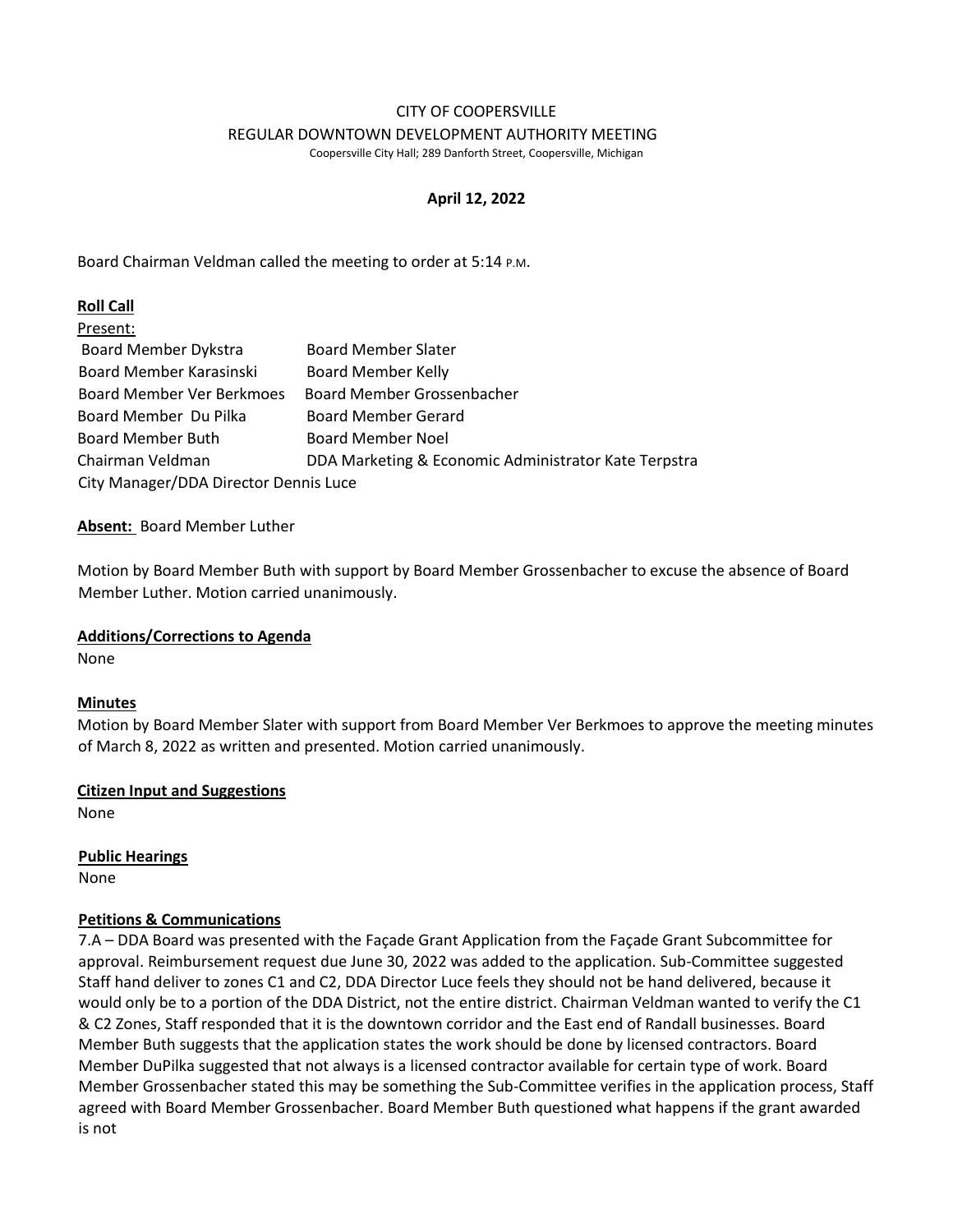#### *DDA meeting minutes of 04/12/2022, page 2*

used, and suggested if it's not used by a certain time could we award that to another applicant. Staff replied that they have until the end of the fiscal year to use their grant and turn in the required documentation. Board Member DuPilka stated that as long as the applicant keeps the Board apprised of their status, he also recommended that we add a line that states if the grant is not used the applicant will not be allowed to receive a grant from the Façade Grants for 5 years. Board Member Buth asked how we can enforce that good craftsmanship is actually being put toward the work and that it will be lasting. Staff responded that it would be up to the Sub-Committee to thoroughly review all applications. Board Member Ver Berkmoes asked what the amounts being given out were. Staff responded that the Sub-Committee plans to figure that out per application. Motion was made by Board Member DuPilka to approve application with changes made to the Rights Reserved and Disbursement of Funding. Board Member Noel seconds the motion. Motion carries unanimously.

7.B. – DDA Board was presented with a Marketing and Management Plan for a Discover Coopersville Social District to be managed by the DDA Board for the City of Coopersville. Staff reviewed Social District information from the packet and recommended Noon to 9pm Daily for the Hours. Chairman Veldman inquired on the costs this would add to the DDA. Staff responded added expenses of the Social District stickers, signage, and trash receptacles. Board Member Ver Berkmoes suggested a later time than 9pm, especially with Music on Main and other events. Staff gave information about the current City Ordinance allowing alcohol beverages in the Pocket Park, Walk-Through Park and Pavilion. Board Member Kelly inquired on the ordinance time and days for the parks. Staff responded that there are no day and times posted and explained the ordinance. Board Member DuPilka inquired if this was both sides of Main Street or only one. Staff responded it is both sides from Eastmanville to Church Street. Board Member DuPilka recommends the board sees this as an experiment and if it doesn't work, they can remove it, he would also like to see more recycling options in these areas. Board Member Slater is bothered by the Noon to 9pm time and suggests that time is used for family at those parks and suggests it be later. Board Member Buth inquires if this suggests we are encouraging more alcohol consumption in the area and wonders if we have enough police staff to monitor and stated that it is already very loud on Main Street after 10pm with no Social District. DDA Director Luce stated he sees responsible adults making use of this area with the ordinance already there and not having a problem currently. Board Member Noel recommends a 10pm cut off time which makes it a little easier for events happening, and that's when you see them really clear out. DDA Director Luce stated it will just take a lot of educating people, so they understand the rules. Board Member Grossenbacher motion to Adopt the Marketing and Management plan with the times of Noon to 10pm Daily and be presented to the City Council for Resolution. Board Member Kelly seconds the motion. Motion carries. Board Member Slater opposes the motion.

7.C – Staff presented the DDA Board with 2 options for to adopt a new logo that streamlines the Discover Coopersville and Coopersville Downtown Development Authority. Board Member Slater and Board Member Dykstra both like top lettering with the clock added and the line removed. Board Member Buth stated the Downtown word is too pronounced. Board Member DuPilka motioned to adopt the logo with the changes suggested. Board Member Dykstra seconds the motion. Motion carries unanimously.

# **DDA Information Packet**

Motion by Board Member Dykstra with support by Board Member Karasinski to receive and file the DDA Information Packet. Motion carried unanimously.

**Citizen's Input and Suggestions**  None

**City Manager/DDA Director's Report** None